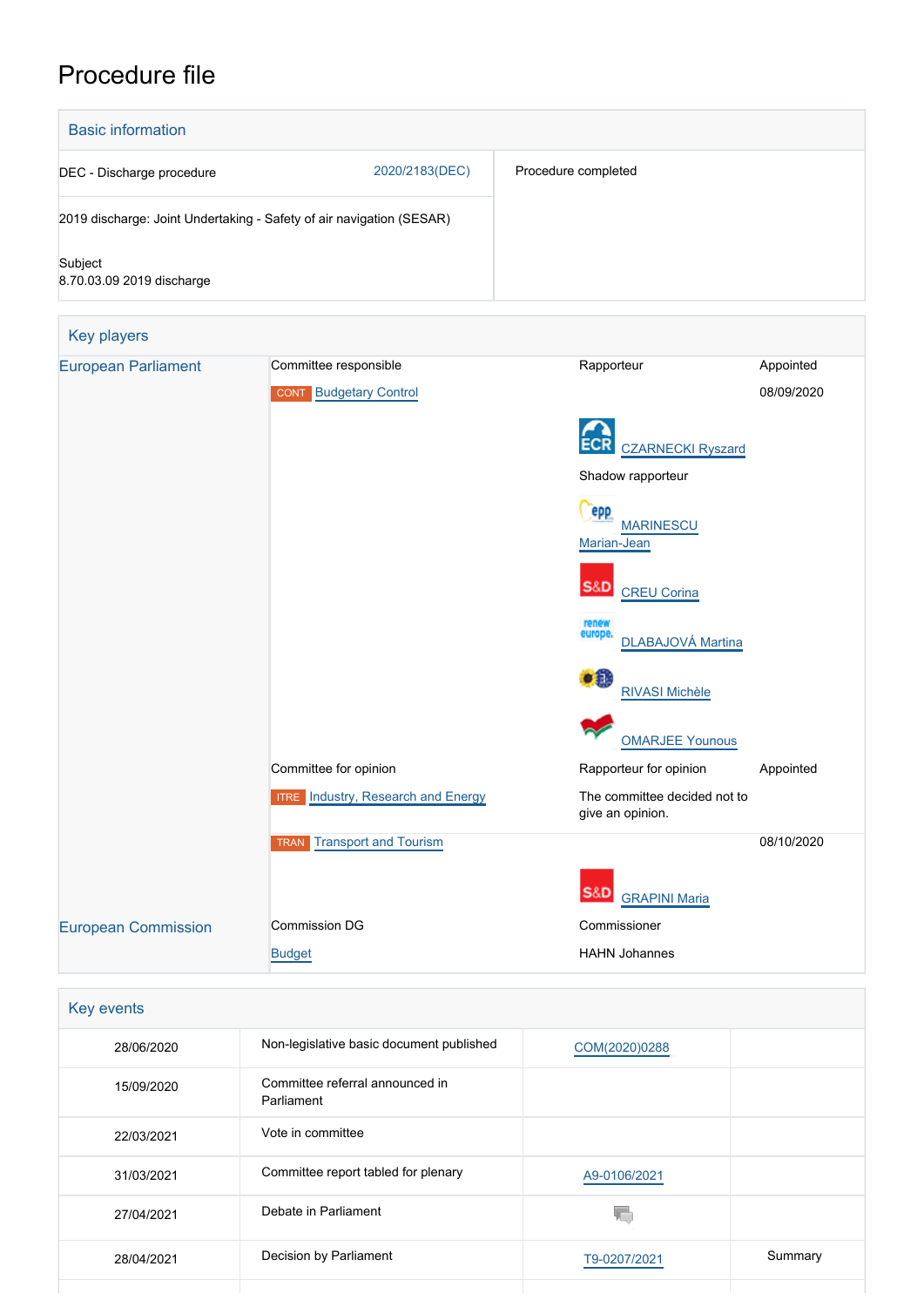| <b>Technical information</b> |                           |
|------------------------------|---------------------------|
| Procedure reference          | 2020/2183(DEC)            |
| Procedure type               | DEC - Discharge procedure |
| Stage reached in procedure   | Procedure completed       |
| Committee dossier            | CONT/9/03927              |

### Documentation gateway

| Non-legislative basic document                         |             | COM(2020)0288 | 29/06/2020 | EC.        |         |
|--------------------------------------------------------|-------------|---------------|------------|------------|---------|
| Committee draft report                                 |             | PE657.265     | 14/01/2021 | EP         |         |
| Committee opinion                                      | <b>TRAN</b> | PE660.390     | 26/01/2021 | EP         |         |
| Supplementary non-legislative basic<br>document        |             | 05795/2021    | 05/02/2021 | <b>CSL</b> |         |
| Amendments tabled in committee                         |             | PE689.538     | 04/03/2021 | EP         |         |
| Committee report tabled for plenary, single<br>reading |             | A9-0106/2021  | 31/03/2021 | EP         |         |
| Text adopted by Parliament, single reading             |             | T9-0207/2021  | 28/04/2021 | EP         | Summary |
|                                                        |             |               |            |            |         |

## Final act

Budget 2021/1661 [OJ L 340 24.09.2021, p. 0458](https://eur-lex.europa.eu/legal-content/EN/TXT/?uri=OJ:L:2021:340:TOC)

# 2019 discharge: Joint Undertaking - Safety of air navigation (SESAR)

The European Parliament decided by 604 votes to 89, with 5 abstentions, to grant discharge to the Executive Director of the SESAR Joint Undertaking in respect of the implementation of the budget of the Joint Undertaking for the financial year 2019 and to approve the closure of the Joint Undertaking's accounts.

Noting that the Court of Auditors found that the annual accounts of the Joint Undertaking for the financial year 2019 present fairly the financial situation of the Joint Undertaking on 31 December 2019 and the results of its operations, Parliament adopted, by 597 votes to 86 with 8 abstentions, a resolution containing a series of observations which form an integral part of the discharge decision.

#### General comments

Members noted that the Commission provided funding to the Joint Undertaking under the Seventh Framework Programme and the Horizon 2020 programme, as well as under the Trans-European Transport Network (TEN-T) programme, in the 2007-2013 multiannual financial framework, and under the Connecting Europe Facility (CEF) in the 2014-2020 multiannual financial framework. Following a call for expressions of interest in 2015, 19 public and private aviation entities became members of the Joint Undertaking.

The Joint Undertaking is of growing importance in light of emerging technologies enabling autonomous and unmanned aircraft.

Parliament called for a comprehensive programme that includes all the steps towards the finalisation of the development phase of the next generation of air traffic management system.

It called for the successor to the Joint Undertaking to make a greater contribution to the sustainability of the aviation sector in line with the European Green Deals objectives and to help make the aviation market more flexible and resilient to traffic fluctuations, in order to make the Single European Sky the most environmentally friendly and efficient airspace in the world.

### Budgetary and financial management

In 2019, the total available budget, including re-entered unused appropriations of previous years, assigned revenues and reallocations to the next year, consisted of commitment appropriations amounting to EUR 161 041 597 (of which EUR 112 618 000 came from the Union budget) and payment appropriations amounting to EUR 183 279 715 (of which EUR 113 733 525 came from the Union budget).

At the end of 2019, for SESAR 1, the total Union contribution amounted to EUR 634 136 000, Eurocontrol's contribution amounted to EUR 560 732 000, of which EUR 422 943 000 were validated contributions in kind, and the industry members' contribution amounted to EUR 539 780 000, of which EUR 514 302 000 were validated contributions in kind. The overall actual implementation rate of SESAR 1 is 90%. At the end of